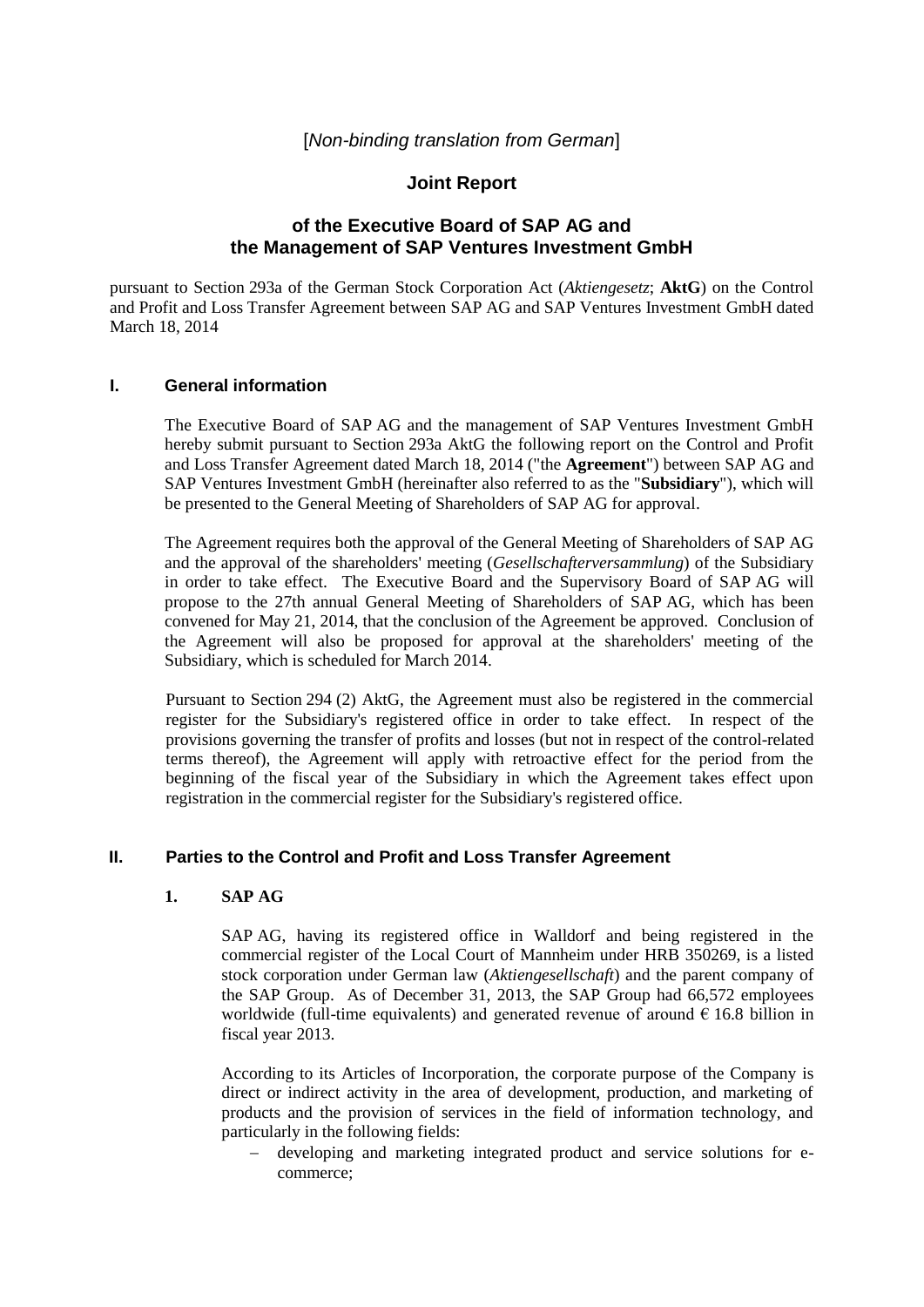- developing software for information technology and the licensing of its use to others;
- organization and deployment consulting, as well as user training, for e-commerce and other software solutions;
- selling, leasing, renting, and arranging the procurement and provision of all other forms of use of information technology systems and relevant accessories;
- making capital investments in enterprises active in the field of information technology to promote the opening and advancement of international markets in the field of information technology.

SAP AG is authorized to act in all the business areas listed above and to delegate such activities to affiliated enterprises within the meaning of Sections 15 ff. AktG; in particular the Company is authorized to delegate its business in whole or in parts to such enterprises. The Company is authorized to establish branch offices in Germany and other countries, to found, acquire, and invest in other companies of the same or a related kind and to enter into collaboration and joint venture agreements. The Company is further authorized to invest in enterprises of all kinds principally for the purpose of placing financial resources. SAP AG is authorized to dispose of investments, to consolidate the management of enterprises in which it participates, to enter into affiliation agreements with such enterprises, or to do no more than manage its shareholding. Finally, SAP AG is authorized to take all actions and measures that are consistent with the corporate purpose or that directly or indirectly further the corporate purpose.

### **2. The Subsidiary**

SAP Ventures Investment GmbH, having its registered office in Walldorf and being registered in the commercial register of the Local Court of Mannheim under HRB 714740, is a wholly owned direct subsidiary of SAP AG having the legal form of a limited liability company (*Gesellschaft mit beschränkter Haftung*).

The Subsidiary was established under the name of CARONORD GmbH on execution of the notarized articles of association (role of deeds no. 204/2012 of Henning Karow, notary public in Buxtehude). With effect as of June 27, 2012, SAP AG purchased all shares in CARONORD GmbH, which was renamed SAP Ventures Investment GmbH with effect as of July 25, 2012. The Subsidiary's fiscal year corresponds to the calendar year. It has nominal capital (*Stammkapital*) of  $\epsilon$  25,000.

According to its articles of association, the corporate purpose of the Subsidiary is to acquire and manage investments, to take over management functions, to invest in commercial companies as personally liable partner or to acquire investments as limited partner (*Kommanditist*) in limited partnerships (*Kommanditgesellschaft*), as well as to manage its own assets. The Subsidiary may establish, take over and represent other enterprises with the same or a related purpose in Germany and abroad; it may also acquire investments in such enterprises and establish branch offices in Germany and abroad. The Subsidiary may also engage in all transactions that are suitable to promote its own corporate purpose and that of its companies.

The Subsidiary solely holds stakes in two US investment funds, SAP HANA Real Time Fund, L.P. and SAP Ventures Fund II, L.P.

SAP Ventures Fund II has a volume of US\$ 651 million. It invests in innovative and rapidly expanding IT companies that have already established the success of their business model by presenting products and customer figures with a positive development.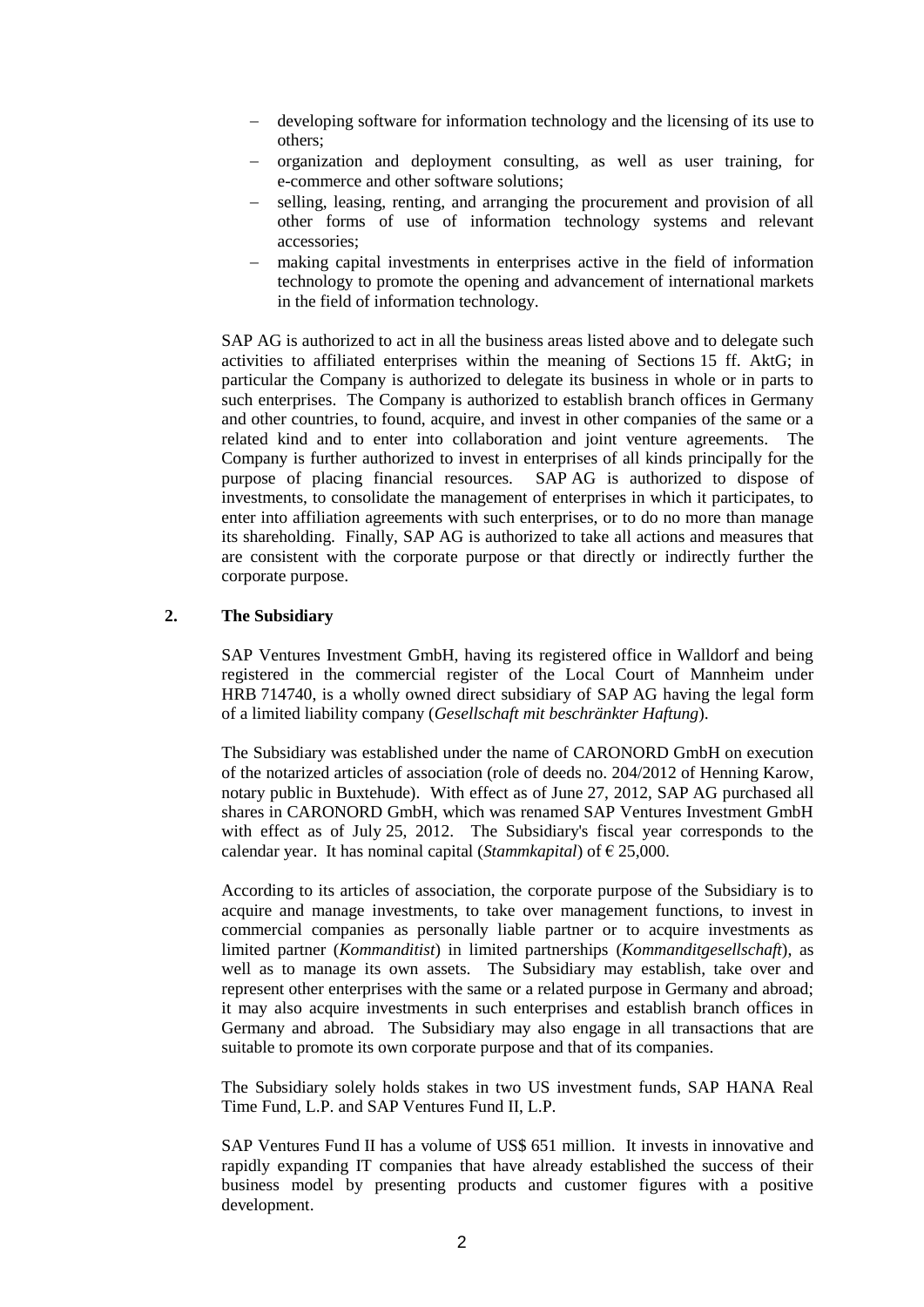SAP HANA Real Time Fund has a volume of US\$ 406 million. The fund mainly invests in international venture capital funds at the beginning of their respective terms, as well as in newly founded companies that focus on the development of IT, cloud solutions and real-time technology in order to make use of the economic potential of controlling large amounts of data ("Big Data").

Both funds have the legal form of a so-called limited partnership under the laws of the US state of Delaware, which is comparable to a limited partnership under German law (*Kommanditgesellschaft*). Their respective so-called general partner (comparable to the personally liable partner (*persönlich haftender Gesellschafter*) of a limited partnership under German law) is solely authorized to manage the funds, including selecting its investments. The respective general partners of the funds are not affiliates of SAP AG within the meaning of Section 15 AktG. The Subsidiary is the sole so-called limited partner for each of the funds, i.e. its liability (similar to a limited partner (*Kommanditist*) under German law) in each case is limited to the amount of its mandatory capital contribution. The mandatory capital contributions of the Subsidiary are US\$ 650 million (SAP Ventures Fund II) and US\$ 405 million (SAP HANA Real Time Fund), whereas the mandatory capital contribution of the respective general partner of each fund is US\$ 1 million. The profits generated by each fund will generally be distributed among their shareholders in proportion to their contributions.

Each fund draws on the contributions as required for financing new investments until the contributions have been made in full. SAP AG has undertaken to provide the Subsidiary with the necessary funds by making shareholder payments into the capital reserves in order to allow the Subsidiary to fulfill its contribution obligations towards the funds.

The funds have a remaining term of around nine years (SAP Ventures Fund II) and 15 years (SAP HANA Real Time Fund).

According to the annual financial statements prepared in accordance with the German Commercial Code, the Subsidiary generated annual net losses in the amount of  $\epsilon$  53,304.80 in fiscal year 2013, which were exclusively incurred by reason of exchange rate fluctuation (US\$ vs. Euro). The balance sheet as of December 31, 2013 reports total assets of  $\epsilon$  59,866,387.80 and equity of  $\epsilon$  59,866,387.80. The annual financial statements of the Subsidiary are included in the consolidated financial statements of SAP AG. The Subsidiary does not have any employees as at the date of this report.

### **III. Legal and economic reasons for the conclusion of the Control and Profit and Loss Transfer Agreement**

The conclusion and the effective implementation of a control and profit and loss transfer agreement are (with regard to the control-related terms thereof) best suited to ensure the uniform control of the Subsidiary's management and its integration into the SAP Group. The Control and Profit and Loss Transfer Agreement will in particular enable the Executive Board of SAP AG to issue directions to the Subsidiary's management to a broad extent and in a facilitated manner in the overriding interest of the Group and to ensure that SAP AG and the Subsidiary will conduct their operations in a uniform manner.

Although the Subsidiary's shareholders' meeting may issue directions to the management, there is no legal certainty as to the extent to which the shareholders' meeting (or any other corporate body authorized to do so under the articles of association) may also issue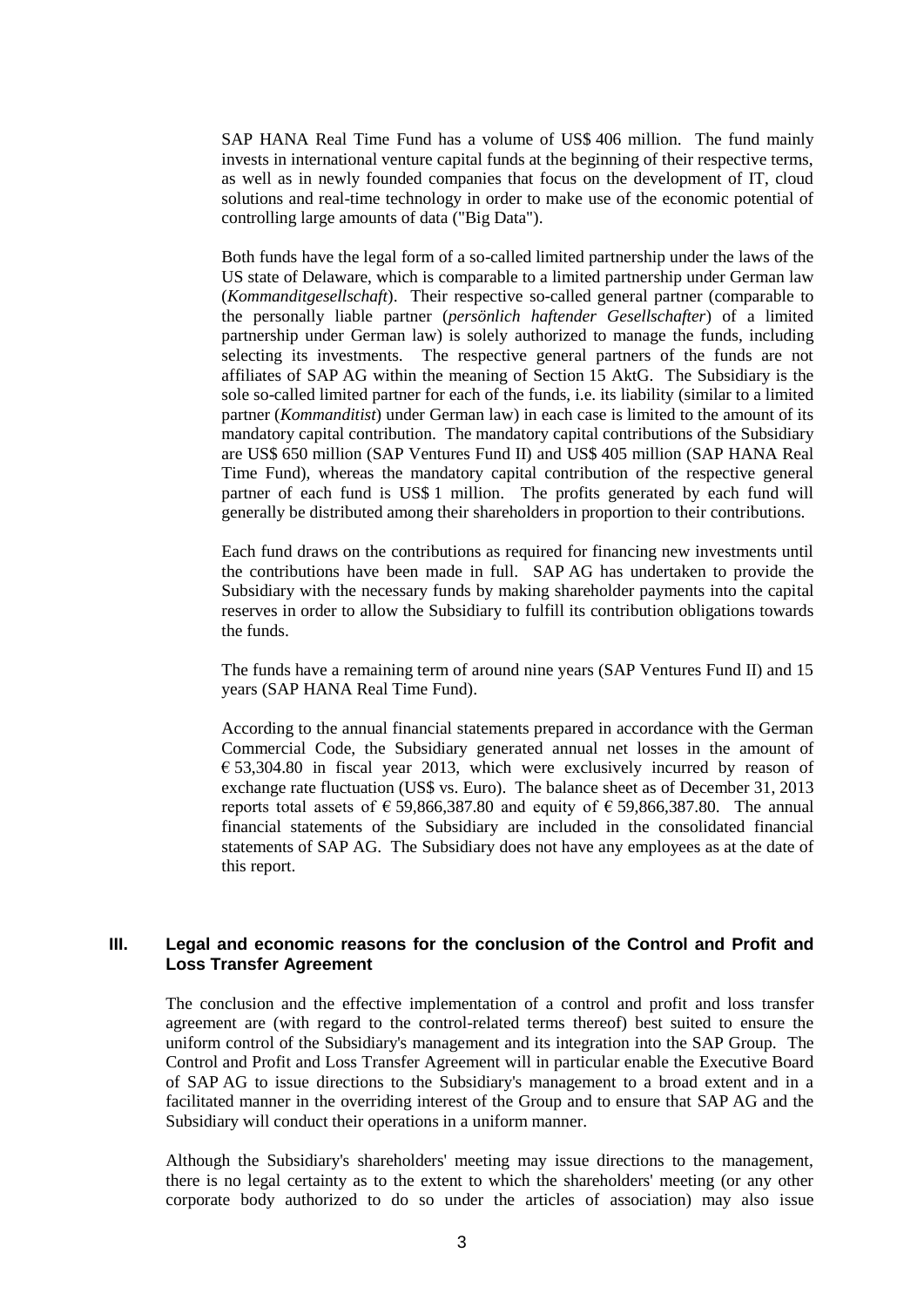disadvantageous directions to the management. The Control and Profit and Loss Transfer Agreement provides the necessary legal clarity and allows even disadvantageous directions to be issued to a broad extent. Moreover, a formal resolution is required for each direction issued by the shareholders' meeting. For these reasons, the power granted to the shareholders' meeting to issue directions is not as suited to achieving the intended uniform control of the Subsidiary as a control agreement.

The conclusion of a control and profit and loss transfer agreement allows SAP AG (with regard to the profit and loss transfer terms thereof) to optimize its tax situation. The conclusion of an effective profit and loss transfer agreement and its actual implementation is a requirement for establishing a fiscal unity for both corporate income and trade tax purposes (*körperschafts- und gewerbesteuerliche Organschaft*). The fiscal unity for both corporate income and trade tax purposes has the benefit of allowing the positive and negative results of the companies forming part of the fiscal entity to be set off simultaneously. This allows the group's tax burden and group tax cashflow to be optimized.

The Control and Profit and Loss Transfer Agreement does not have any particular consequences from the perspective of SAP AG's shareholders, other than the obligation to assume losses, in particular because no compensation or settlement payments are due to outside shareholders.

## **IV. Explanation of the Control and Profit and Loss Transfer Agreement**

The key provisions of the Control and Profit and Loss Transfer Agreement between SAP AG and SAP Ventures Investment GmbH are explained below:

## **1. § 1 Management of the Subsidiary's Business**

Pursuant to Clause 1 (1) sentence 1 of the Agreement, the Subsidiary places the management of its company under the control of SAP AG. This is to lay down the transfer of decision-making powers to the controlling company, which is an essential element of a control agreement.

Clause 1 (1) sentence 2 of the Agreement provides for the controlling company's power to issue directions, which is a characteristic feature of a control agreement. SAP AG is thus entitled to issue directions to the Subsidiary's management with respect to the management of its business. As the Agreement does not contain any provisions to the contrary, directions may also be issued which are disadvantageous to the Subsidiary pursuant to Section 308 (1) sentence 2 AktG, provided that they serve the interests of SAP AG or the SAP Group. SAP AG may thus exercise a comprehensive controlling influence on the management of the Subsidiary's business.

However, Clause 1 (2) of the Agreement provides for an exception insofar as the power to issue directions does not extend to the amendment, maintenance or termination of the Control and Profit and Loss Transfer Agreement itself. The content of this clause is in accordance with the statutory provision laid down in Section 299 AktG and is intended to enable the controlled Subsidiary and its management to freely decide in its own responsibility on the content of the Agreement and its term.

The above provisions are customary for a control agreement.

### **2. § 2 Transfer of Profits**

Clause 2 (1) sentence 1 of the Agreement lays down the obligation to transfer the entire profits to the other contracting party, which is a characteristic feature of a profit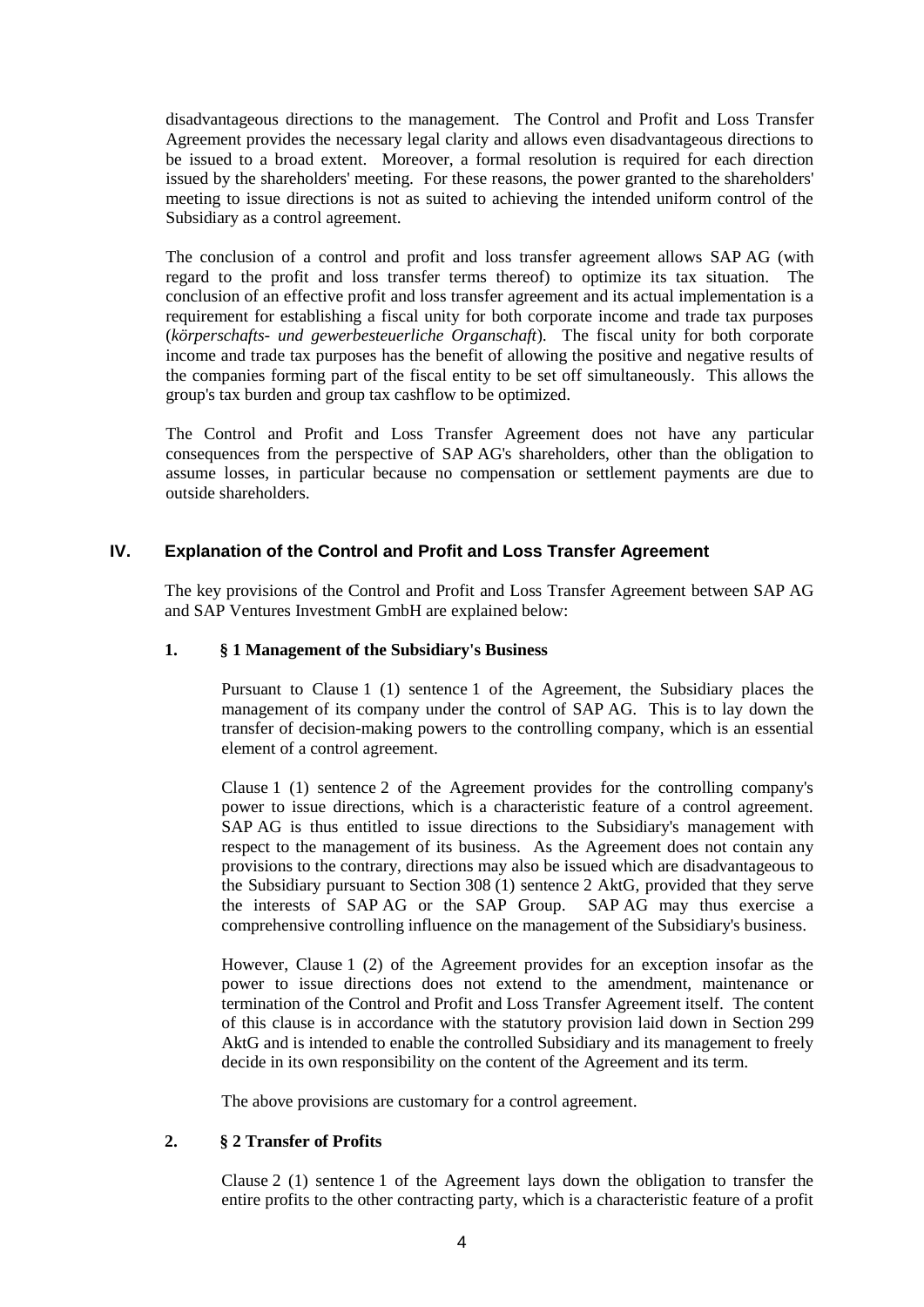and loss transfer agreement. Under this provision, the Subsidiary is obligated to transfer all of its profits in accordance with all the provisions contained in the latest version of Section 301 AktG to SAP AG during the term of the Agreement.

The reference to the provisions of Section 301 AktG contained in Clause 2 (1) of the Agreement is dynamic, which means that it always refers to the latest version of Section 301 AktG.

The current version of Section 301 sentence 1 AktG provides that, irrespective of any agreements made regarding the calculation of the amount of profit to be transferred, a company may in no event transfer as profit an amount exceeding the annual net profits accruing without such profit transfer, after deducting any loss carried forward from the previous year, the amount to be transferred to the statutory reserves pursuant to Section 300 AktG and the undistributable, restricted amount pursuant to Section 268 (8) of the German Commercial Code (*Handelsgesetzbuch*; **HGB**).

Pursuant to Clause 2 (2) sentence 1 of the Agreement, the Subsidiary may, subject to the consent of SAP AG, only allocate amounts from the annual net profits to the revenue reserves (*Gewinnrücklagen*) (Section 272 (3) HGB) to the extent this is permissible under applicable commercial law and justified in economic terms on the basis of a reasonable commercial assessment. Pursuant to Clause 2 (2) sentence 2 of the Agreement, the Subsidiary may withdraw the amounts allocated to the other revenue reserves (Section 272 (3) HGB) during the term of the Agreement from the other revenue reserves and transfer them as profits. Clause 2 (2) sentence 3 of the Agreement clarifies that the transfer of amounts resulting from the withdrawal from other revenue reserves which were set up prior to the beginning of the Agreement or from any capital reserves is excluded.

Clause 2 (3) sentence 1 of the Agreement determines that the obligation to transfer profits will apply for the first time for the full fiscal year of the Subsidiary in which the Agreement takes effect. In addition, the Agreement contains specific provisions regarding the constitution and due date of the claim for the transfer of profits: Pursuant to Clause 2 (3) sentence 2 of the Agreement, the claim for transfer of profits will arise and fall due at the end of the Subsidiary's balance sheet date.

The provisions described above are customary for a control and profit and loss transfer agreement.

### **3. § 3 Assumption of Loss**

Clause 3 (1) of the Agreement provides for the obligation of SAP AG to assume any losses in line with the provisions contained in the latest version of Section 302 AktG. SAP AG is thus obligated to compensate any annual net loss that would otherwise, i.e. without such transfer of losses, be generated by the Subsidiary during the term of the Agreement, unless such annual net loss is compensated by withdrawal of any amounts from other revenue reserves to which funds were allocated during the term of the Agreement (latest version of Section 302 (1) AktG. SAP AG thus bears the economic risk for the Subsidiary in this regard. This obligation to assume losses is a mandatory consequence of a control and profit and loss transfer agreement.

The reference to the provisions of Section 302 AktG contained in Section 3 (1) of the Agreement is dynamic, which means that it always refers to the latest version of Section 302 AktG.

As a result of the reference to Section 302 AktG, the following other provisions are of relevance: Pursuant to the current version of Section 302 (3) AktG, the Subsidiary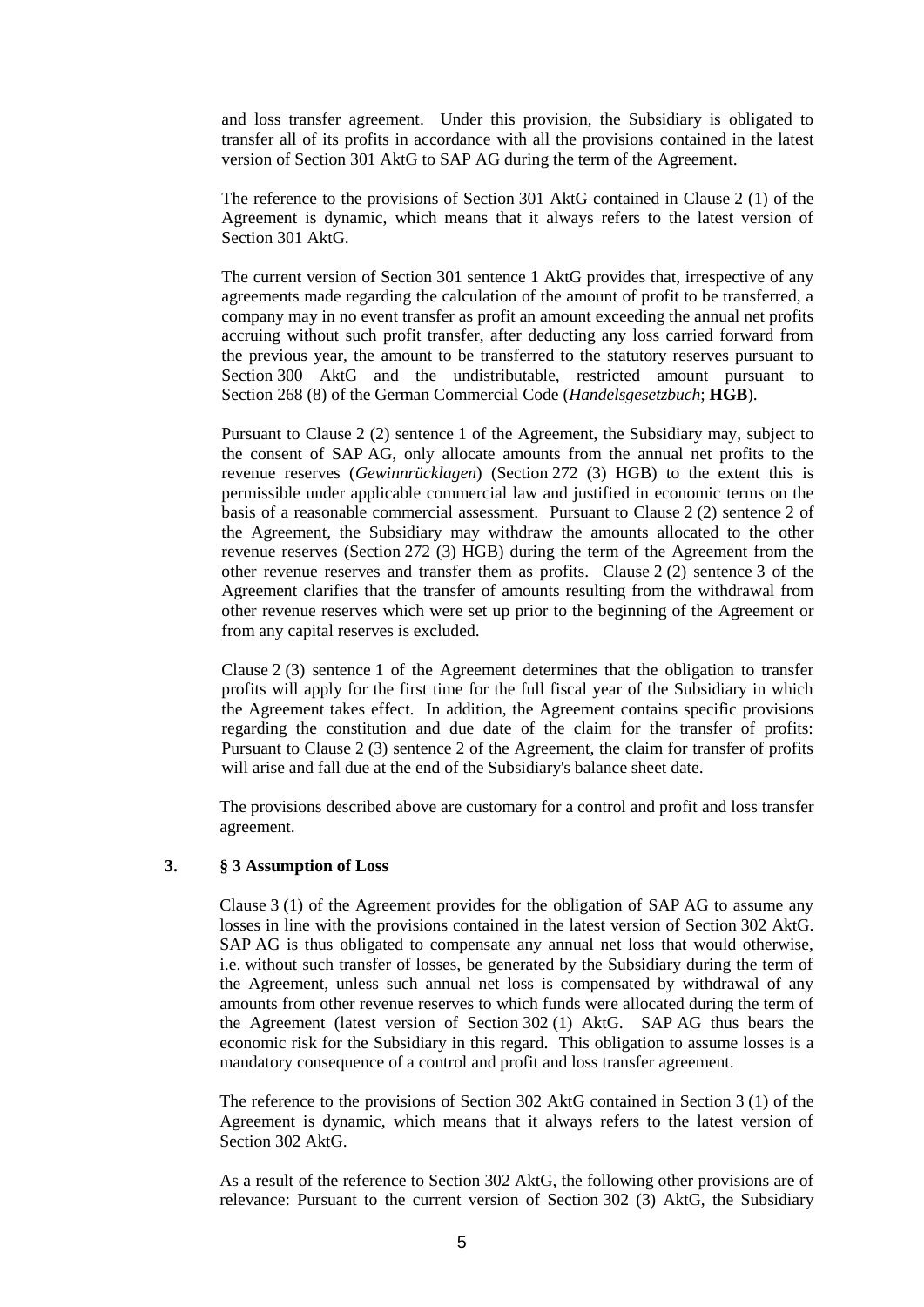may waive or settle the claim for compensation (of losses) no earlier than three years from the date on which the registration of the termination of the Agreement in the commercial register was announced pursuant to Section 10 HGB. This does not apply in the event that SAP AG is insolvent or compounds with its creditors to avert insolvency proceedings or if arrangements for compensation are made in an insolvency plan. Pursuant to the current version of Section 302 (4) AktG, the claim for compensation of losses becomes statute-barred after ten years from the date on which the registration of the termination of the Agreement in the commercial register was announced pursuant to Section 10 HGB.

Clause 3 (2) of the Agreement determines that the obligation to assume losses will apply for the first time for the full fiscal year of the Subsidiary in which the Agreement takes effect.

The provisions described above are customary for a control and profit and loss transfer agreement.

### **4. § 4 Effectiveness and Term**

Pursuant to Clause 4 (1) sentence 1 of the Agreement, the Agreement will take effect upon its registration in the commercial register for the Subsidiary. The requirement of registration at the place of the Subsidiary's registered office for the effectiveness of the Agreement also ensues from Section 294 (2) AktG. However, the Agreement, only with regard to its Clause 1 (i.e. in respect of the control-related terms thereof), will only become effective upon the registration of the Agreement in the commercial register for the Subsidiary (Clause 4 (1) sentence 2 of the Agreement). In all other respects, i.e. with regard to the provisions on the transfer of profits and assumption of losses, the Agreement applies with retroactive effect from the beginning of the fiscal year of the Subsidiary during which this Agreement is registered in the commercial register for the Subsidiary (Clause 4 (1) sentence 3 of the Agreement).

Clause 4 (2) and (3) of the Agreement contains provisions concerning the term and termination of the Agreement. Clause 4 (2) sentence 1 of the Agreement provides that the Agreement will be concluded for a fixed term of five full years (*Zeitjahre*). The period for the calculation of such minimum contractual term commences at the beginning of the Subsidiary's fiscal year during which the Agreement becomes effective upon registration in the commercial register for the Subsidiary. Current legislation (Section 14 (1) sentence 1 no. 3 KStG in conjunction with Section 17 KStG) requires a minimum contractual term of five full years for the establishment of a fiscal unity for income tax purposes (*ertragsteuerliche Organschaft*).

The provision in Clause 4 (2) sentence 2 of the Agreement is also intended to ensure the minimum contractual term of five full years required for the recognition of a fiscal unity for income tax purposes. Under this provision, in the event that the five full years end during a current fiscal year of the Subsidiary, the minimum contractual term is extended to the end of that fiscal year pursuant to Clause 4 (2) sentence 1.

Pursuant to Clause 4 (2) sentence 3 of the Agreement, the Agreement shall continue for an indefinite period after expiration of the minimum contractual term, unless it is terminated in writing giving three months' notice to the end of the calendar year, taking into account the minimum contractual term.

Moreover, Clause 4 (3) sentence 1 of the Agreement clarifies that the Agreement may be terminated in writing for cause (*aus wichtigem Grund*) without observing any notice period. Pursuant to Clause 4 (3) sentence 2 of the Agreement, SAP AG is entitled to terminate the Agreement for cause in particular in the event that SAP AG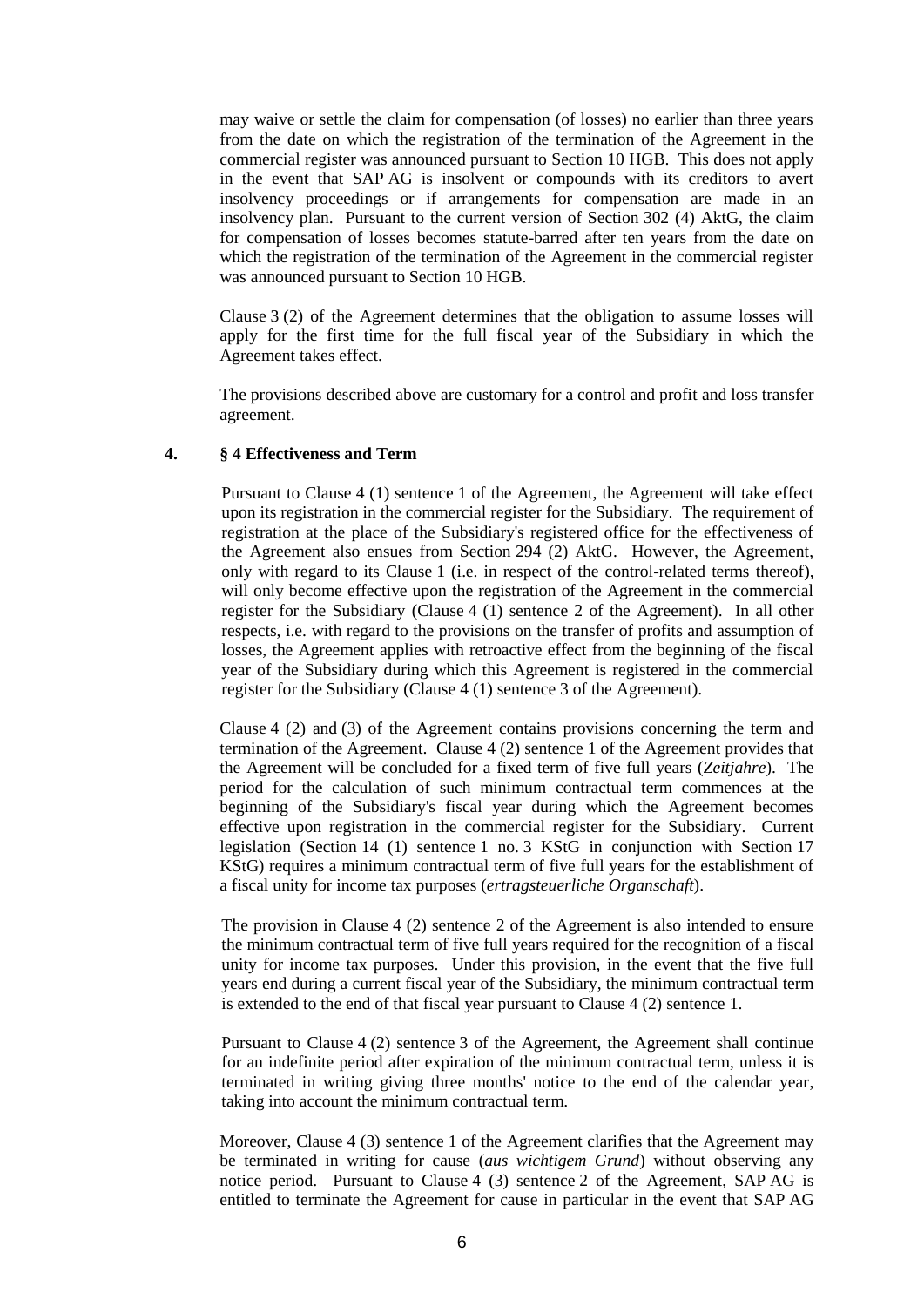ceases to hold the majority of the voting rights in the Subsidiary, disposes of or contributes the shares in the Subsidiary, or SAP AG or the Subsidiary are merged, split or liquidated or an outside shareholder acquires shares in the Subsidiary for the first time within the meaning of Section 307 AktG.

### **5. § 5 Final provisions**

The so-called severability clause contained in Clause 5 (1) of the Agreement ensures the validity and practicability of the Agreement in the event that individual or several provisions are invalid or impracticable at the time of its conclusion or become invalid or impracticable at a later date, e.g. by a change in legislation or court practice, as well as in the event that the Agreement contains one or several gaps. In the first event, the invalid or impracticable provision, pursuant to Clause 5 (1) sentence 2 of the Agreement, is to be replaced by a provision that comes as close as legally permissible to the economic result of the invalid or impracticable provision. In the second event, pursuant to Clause 5 (1) sentence 3 of the Agreement, instead of the gap a provision shall apply that would have been agreed by the parties with regard to their economic intention if they had been aware of the gap.

Clause 5 (2) sentence 1 of the Agreement establishes a rule for the construction of the Agreement, providing that the provisions contained in the latest version of Sections 14 and 17 of the German Corporate Income Tax Act (*Körperschaftsteuergesetz;* **KStG**) or any relevant successor provisions must be observed in construing the Agreement.

Finally, Clause 5 (2) sentence 2 of the Agreement provides that the provision on the assumption of losses in Clause 3 (1) of the Agreement shall prevail over the other provisions of the Agreement in the event of a conflict.